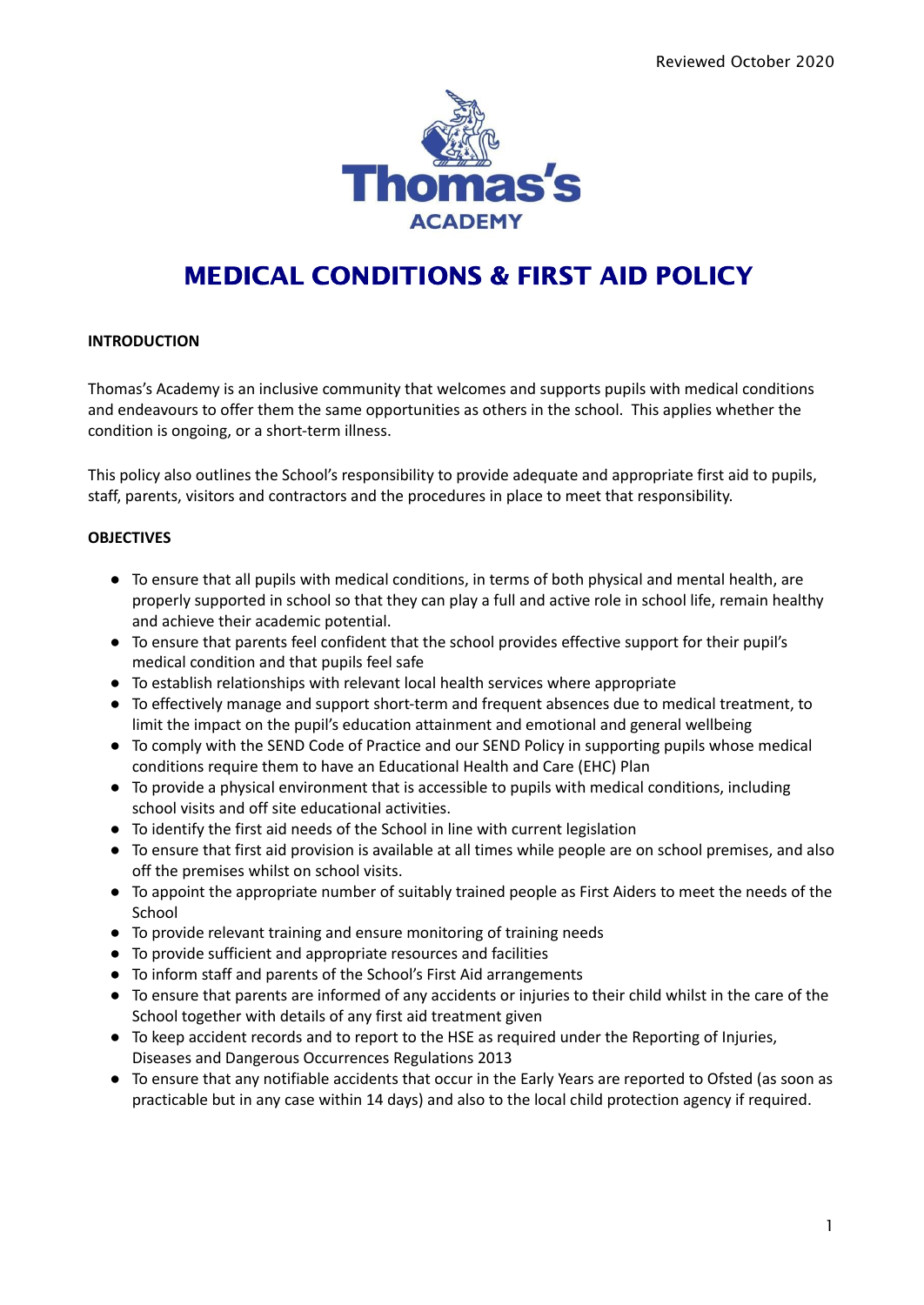#### **ROLES AND RESPONSIBILITIES**

#### **Governors**

- To ensure that arrangements are in place to support pupils with medical conditions and that they are enabled to access the fullest possible participation in all aspects of school life
- To receive annual updates as to the effective working of the policy and implement changes or recommendations arising from the review
- Governors are responsible for the health and safety of school staff and anyone else on the premises. This includes the Heads and teachers, non-teaching staff, pupils and visitors (including contractors).
- They must ensure that a risk assessment of the School is undertaken and that the appointments, training and resources for first aid arrangements are appropriate and in place.
- They should ensure that the insurance arrangements provide full cover for claims arising from actions of staff acting within the scope of their employment.

#### **Heads**

- To be responsible and accountable for fulfilling the schools' statutory duty in meeting the arrangements to support pupils with medical conditions
- To ensure that the policy clearly identifies the roles and responsibilities of all those involved in the arrangements they make to support pupils at school with medical conditions
- To ensure health and social care professionals, pupils and parents are consulted to ensure that the needs of pupils with medical conditions are properly understood and effectively supported
- To ensure that staff are properly trained to provide the support that pupils need
- To ensure that the school's arrangements give parents and pupils confidence in the school's ability to provide effective support for medical conditions in school.
- To ensure the school staff are properly insured and are aware that they are insured to support pupils in this way.
- To ensure that information held by the school is accurate and up to date and good communication and information sharing systems are in place
- To ensure that all staff who need to know are aware of a pupil's condition
- To ensure that all staff, including supply staff and peripatetic staff are aware of the policy and understand their role in its implementation
- To review this policy regularly, with input from parents, pupils and staff

#### **Special Educational Needs and Disabilities Coordinator (SENDCo)**

- To keep an overview of any pupils whose medical needs may impact on their learning and advise staff working directly with them to ensure appropriate strategies are put in place to support them
- To ensure that any pupils whose medical condition that requires them to have an EHCP is acknowledged and recorded appropriately
- To work with the school to provide equal access to the curriculum, as far as possible, so that pupils with medical conditions have the same opportunities as other pupils, including access to school trips and physical education
- To facilitate staff training as appropriate, in liaison with Local Authority staff where necessary, advising on common conditions or providing information about where the school can access more specialist training

#### **Lead First Aider**

● To ensure pupils know how to take their medication effectively and offer support to help them self-manage their condition at an age appropriate level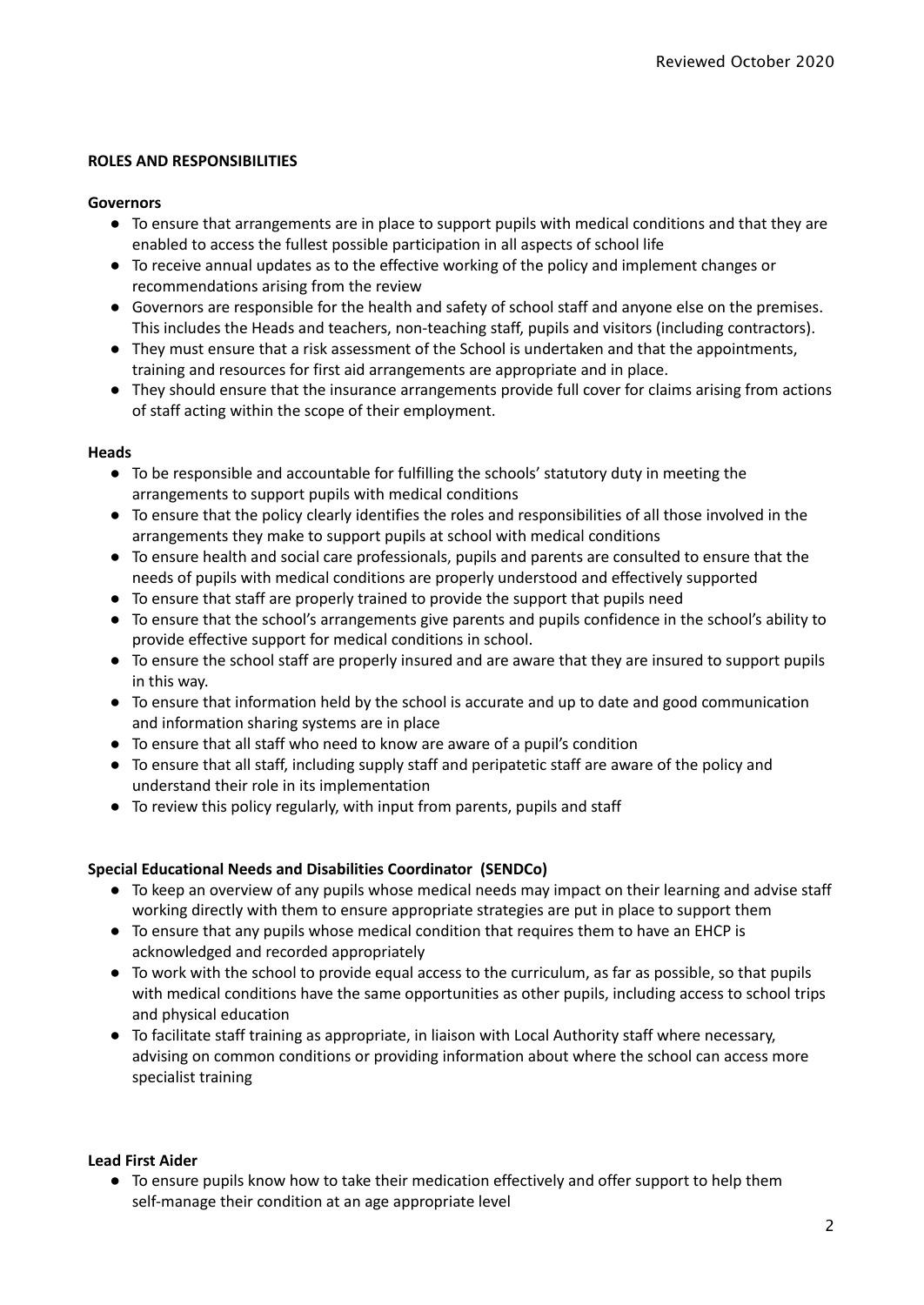- To support pupils and parents as appropriate
- To ensure all medication is correctly stored and labelled, regularly reviewed, in date and that parents provide new medication as needed
- To contribute to healthcare plans and their review
- Provide information packs/school procedures training for new staff as part of their induction programme
- Maintain a first aid file, notice board and related medical documentation for when needed
- Review basic medical procedures & practices as needed in school, as requested
- Give all staff information on the location of equipment, facilities and first aid personnel. This will appear in the staff handbook.
- Alert staff during a specific outbreak of illness in school re management & procedures in place
- Provide regular information and updates for parents in regard to any outbreak of illness in school.

#### **First Aiders**

- Take charge when someone is injured or becomes ill
- Give immediate help to casualties with common injuries or illnesses
- Look after the first aid equipment eg restocking the first aid boxes
- Ensure that an ambulance or other professional medical help is summoned when appropriate.

First Aiders must have completed and updated a training course and hold a valid certificate of competence, issued by an organisation approved by the HSE.

#### **Members of Staff**

- To be aware of and understand this Medical Conditions and First Aid Policy
- To be aware of potential triggers, signs and symptoms of common medical conditions and know what to do in an emergency
- To know which pupils in their care have a medical condition and be familiar with the contents of that pupil's healthcare plan
- To know what to do and respond accordingly when they become aware that a pupil with medical conditions needs help.
- To maintain effective communication with parents, including informing them if their pupil has been unwell at school
- To be aware of pupils with medical conditions who may be experiencing bullying or need extra social support
- To ensure that all pupils with medical conditions are not excluded unnecessarily from activities they wish to take part in, and understand the impact a medical condition may have on a pupil and make any reasonable adjustments to accommodate this
- To ensure that medical bags for pupils with medical conditions are taken on all off-site activities and returned directly afterwards
- To be aware that medical conditions can affect a pupil's learning and provide extra help when pupils need it, including help to catch up with work when a pupil has been unwell
- To use opportunities such as PSHE and other areas of the curriculum to raise pupil awareness about medical conditions

#### **Pupils**

- To treat pupils with and without a medical condition equally
- To tell their parents, teacher or nearest staff member when they are not feeling well
- To tell a member of staff if another pupil is feeling unwell
- To let any pupil take their medication when they need it and ensure a member of staff is called
- To treat all medication with respect
- To know how to gain access to their medication in an emergency
- To take their own medication when needed if mature and old enough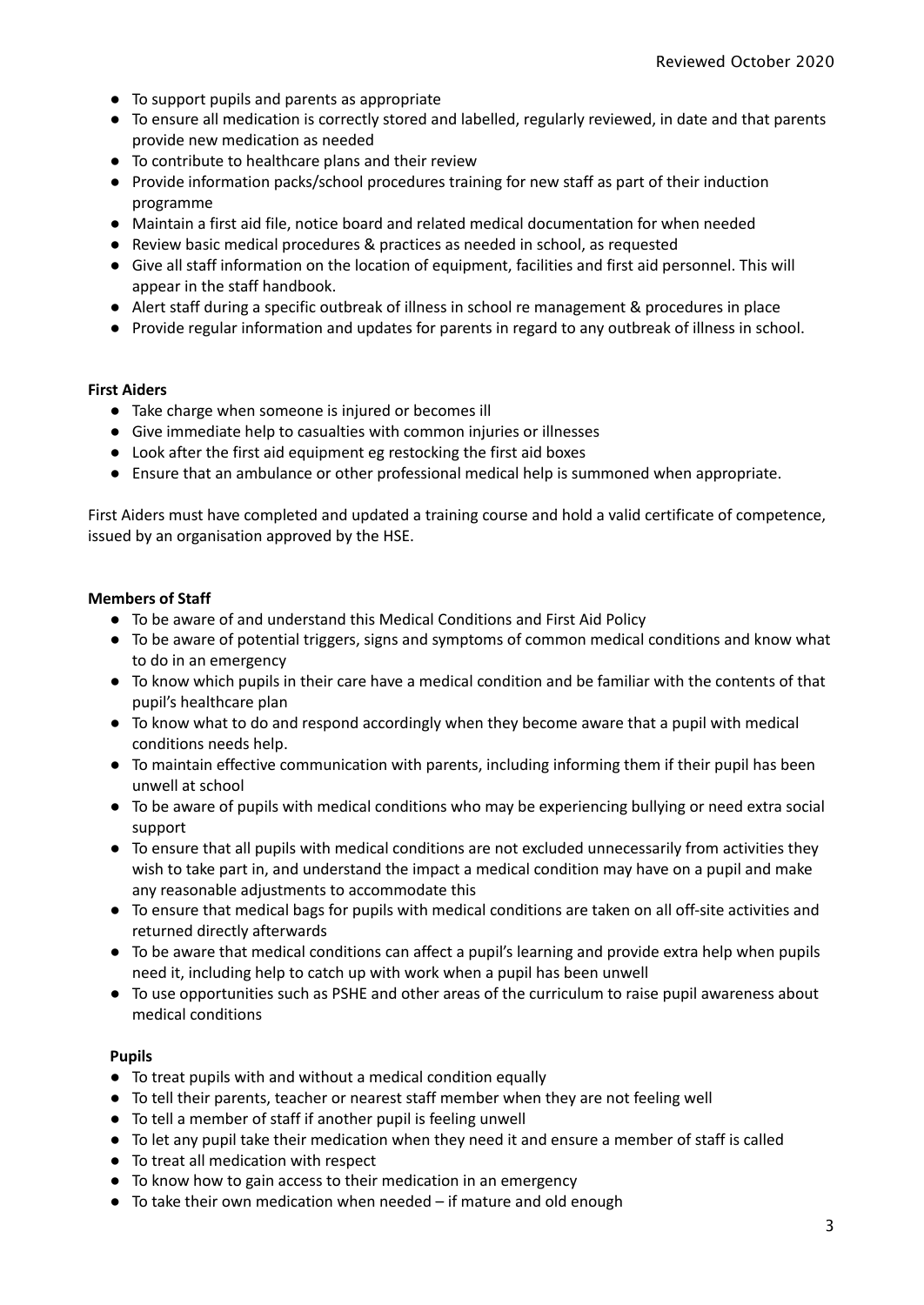#### **Parents**

- To tell the school if their child has a medical condition
- To ensure the school has a complete and up-to-date healthcare plan for their child
- To inform the school about any medication their child requires during school hours and complete the relevant form (in the appendix)
- To inform the school of any mediation their child requires while taking part in visits, outings, field trips or other off-site activities
- To inform the school of changes to their child's condition
- To ensure their child's medication and medical devices are labelled with their child's full name
- To provide the school with appropriate spare medication labelled with their child's name (if appropriate)
- To ensure that their child's medication is within expiry dates
- To keep their child at home if they are not well enough to attend school or they have had a temperature in the last 24 hours
- To keep their child at home if they have been sick or had diarrhea within the last 48 hours
- To ensure their child has regular reviews about their condition with their doctor or specialist healthcare professional
- To ensure their child has a written care/self-management plan from their doctor or specialist health care professional to help their child manage their condition where appropriate.

#### **PROCEDURES**

#### **Notification**

When a pupil starts at Thomas's Academy at the usual transition points and has an identified medical condition the school will ensure that arrangements are in place for the start of the relevant school term. In other such cases, such as new diagnoses or pupils moving mid-term arrangements would be expected to be in place within two weeks of notification or admission.

Individual Healthcare plans may be initiated by a member of school staff or a healthcare professional involved with providing care to the pupil. These should include the following:

- The medical condition, its triggers, signs, symptoms and treatments
- The pupil's resulting needs, including medication (its side-effects and its storage) and other treatments – dose, time, facilities, equipment, testing, dietary requirements and environmental issues, eg crowded corridors, travel time between lessons
- Specific support for the pupil's educational, social and emotional needs; including how absences will be managed, support to catch up with work missed, additional time for exams, counselling etc
- Who will provide this support, their training needs and cover arrangements in their absence
- Who in the school needs to be aware of the pupil's condition and the support required
- Written permission for medication to be administered by a member of staff, or self-administered by individual pupils during school hours
- Separate arrangements or procedures required for school trips or other school activities outside of the normal school timetable that will ensure the pupil can participate, eg risk assessments
- Where confidentiality issues are raised by the parent/pupil, the designated individuals to be entrusted with information about the pupil's condition
- What to do in an emergency, including who to contact and contingency arrangements.

Examples of Healthcare plans can be found here: **[Health](https://docs.google.com/document/u/0/d/1UlPc2ChPkLl4wCIDkBKaIovlZoEiYLm30oHD3Go8E7A/edit) Care Plans**

#### **Administration of Medication for short term and long term conditions and injuries**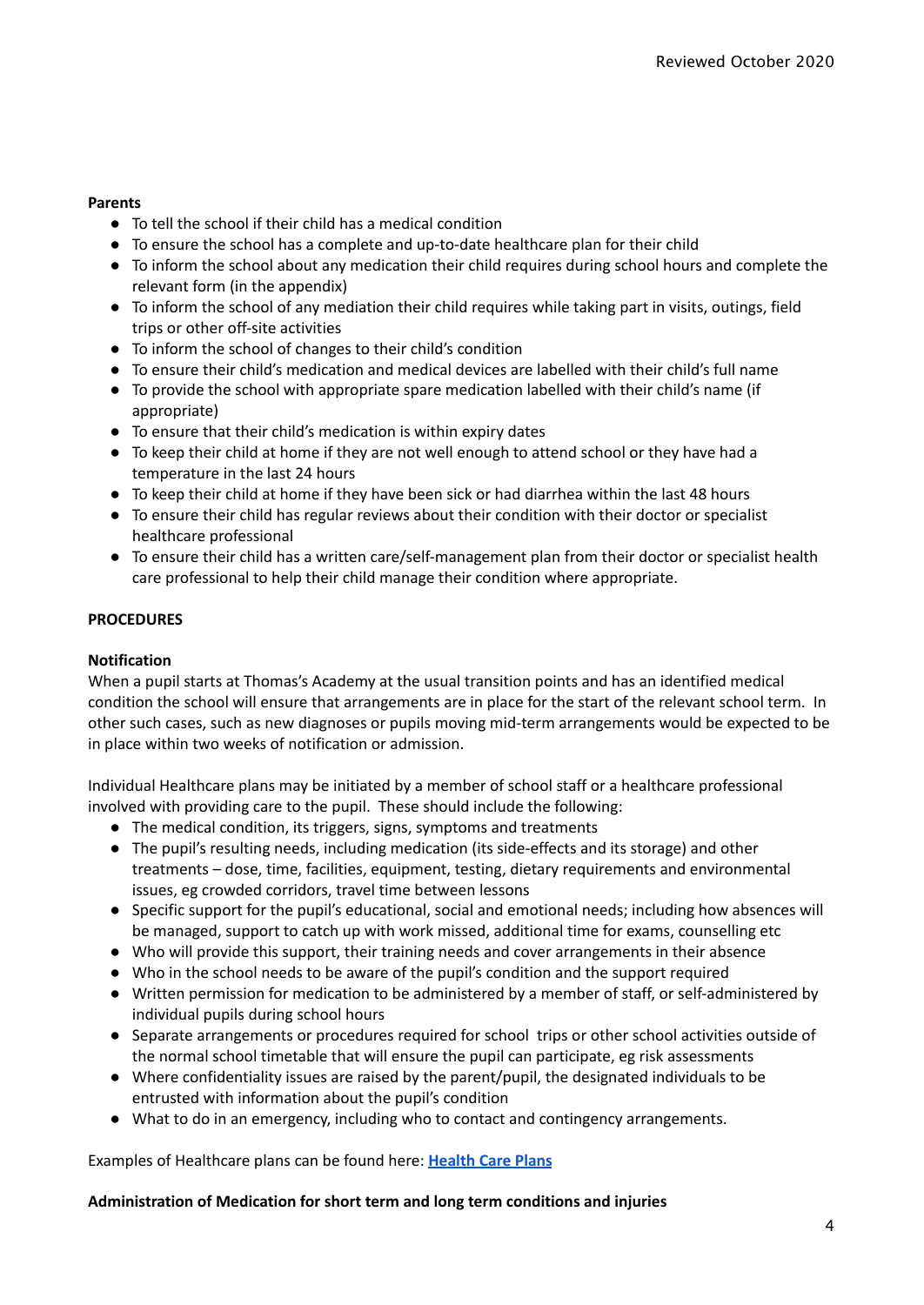Following Government guidelines the following points should be noted:

- Prescribed medication can only be administered by staff if the parent has filled out and signed a Medication form. This applies to both acute / permanent medication (such as inhalers/adrenaline auto-injectors) (Appendix A - Form 1) and also for a temporary / short course of medication (such as course of antibiotics) (Appendix A - Form 2). Office staff will inform the class teacher.
- Non-prescribed medication should not be administered by staff and medicine can only be given to the pupil for whom it is intended. However, under certain circumstances it may be appropriate to administer certain medicines (e.g. a mild analgesic such as Paracetamol to relieve pain), should this be necessary. In such cases, staff must first obtain permission from the parents to administer medicine then check the time and amount of any medicine previously administered, and inform the parents of the time and amount of any medicine administered in school, to avoid the danger of giving too much. Parents give permission for this eventuality on the Essential Pupil Information Form (EPIF).
- No over the counter creams or lotions should be administered without consent e.g. Arnica cream, Witchhazel. All cuts and bruises should be cleaned with water and/or antiseptic wipe. Individually wrapped sterile adhesive dressings (plasters) are safe to use **provided** that they are **not** used on anyone who may suffer an allergic reaction to certain types of plaster. Before plasters are used, first aiders should establish whether the person requiring treatment has such an allergy. If the person has such an allergy, an alternative dressing is used.
- All adrenaline auto-injectors /inhalers etc. must be kept in a safe, designated place
- All medicines are to be kept in the office in the first aid cupboard to be administered by a suitably qualified member of staff and witnessed by another. However, it is the responsibility of the teacher to ensure that the pupil is in the office at the correct time for administration of medication.
- The school keeps a spare supply of Salbutamol/Ventolin inhalers which can be given in an emergency to a child who is known to suffer from asthma
- The school keeps a spare supply of adrenaline auto-injectors (when available) which can be given in an emergency to a child who is known to suffer from anaphylaxis
- All pupils with medical conditions that may require acute treatment should have medication in a medical bag that should be taken with them whenever they go off site and returned directly afterwards.

#### **PROVISION**

#### **How many first aid personnel are required?**

The Heads will consider the findings of the risk assessment in deciding on the number of first aid personnel required. School is a low risk environment, but the Heads will consider the needs of specific times, places and activities in deciding on their provision.

In particular they should consider:

- Off-site PE
- School trips
- DT/Art rooms
- Playground
- Adequate provision in case of absence, including trips
- Out-of-hours provision eg clubs, events

Arrangements should be made to ensure that the required level of cover of First Aiders is available at all times when people are on school premises.

The recommended number of certified first aiders is one per 100 pupils/staff.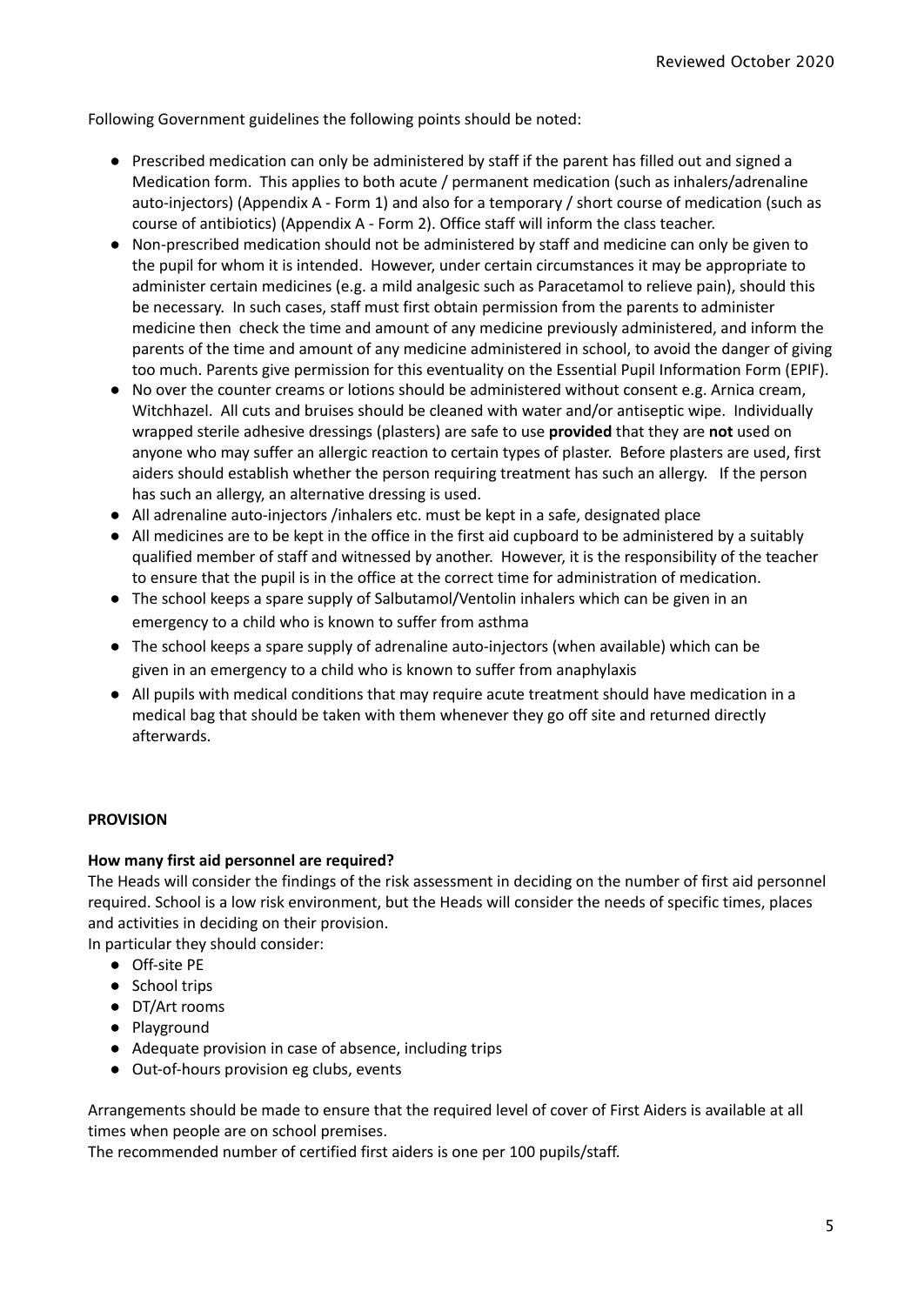#### **Qualifications and Training**

In addition to the training for First Aiders, paediatric first aid training sessions are made available to members of staff as appropriate.

#### **First aid materials, equipment and facilities**

First Aid boxes are available in the school office, the kitchen and communal areas around the school site. There are designated members of staff responsible for each area of the school who ensure that First Aid Boxes contain the correct type and number of items, which must be up to date. COVID UPDATE: First Aid boxes are now class-based to ensure no cross contamination

#### **Hygiene/Infection control**

- Basic hygiene procedures must be followed by staff
- Single-use disposable gloves must be worn when treatment involves blood or other body fluids
- Care should be taken when disposing of dressings or equipment, particularly sharp objects (needles). These will be disposed of in appropriate sealed containers/places

#### **Re-assessment of first aid provision**

As part of the School's annual monitoring and evaluation cycle:

- the Heads review the School's first aid needs following any changes to children, staff, building/site, activities, off-site facilities, etc
- the Head of HR monitors the number of trained first aiders, alerts them to the need for refresher courses and organises their training sessions

#### **Accident & Sickness Protocols**

- Any member of staff can apply First Aid to minor injuries, such as alcohol wipes and a plaster. Please ask any child if their parents use plasters at home first to avoid any possible allergies.
- Ice Packs are for the treatment of raised bumps and swollen sprains only these should not be used for any other purpose and if required should be administered by a trained first aider.
- Any staff accidents and injuries are entered into the 'Staff/Visitor accident folder' which is located in the main office.
- All accidents (near misses, potential hazards and damage) should be investigated by the Site Manager, who will be responsible for ensuring that corrective action is taken, where appropriate, to prevent recurrence. The results of the investigation are to be reported to the Head as soon as possible after the incident.

#### **Head Injuries**

- In the case of a head, or facial injury, a Nominated First Aider should be called, and parents informed by telephone ASAP.
- If after a head injury a child becomes unconscious or fits an ambulance should be called immediately and the parents contacted afterwards.
- If a child suffers from any of the following symptoms medical advice must be sought (by dialling 999) and if advised the child should be taken to see either their GP or to A&E by the parents or by school staff.
	- o Loss of consciousness
	- o Vomiting
	- o Sleepiness
	- o Fits or abnormal limb movements
	- o Persisting dizziness or difficulty walking
	- o Strange behaviour or confused speech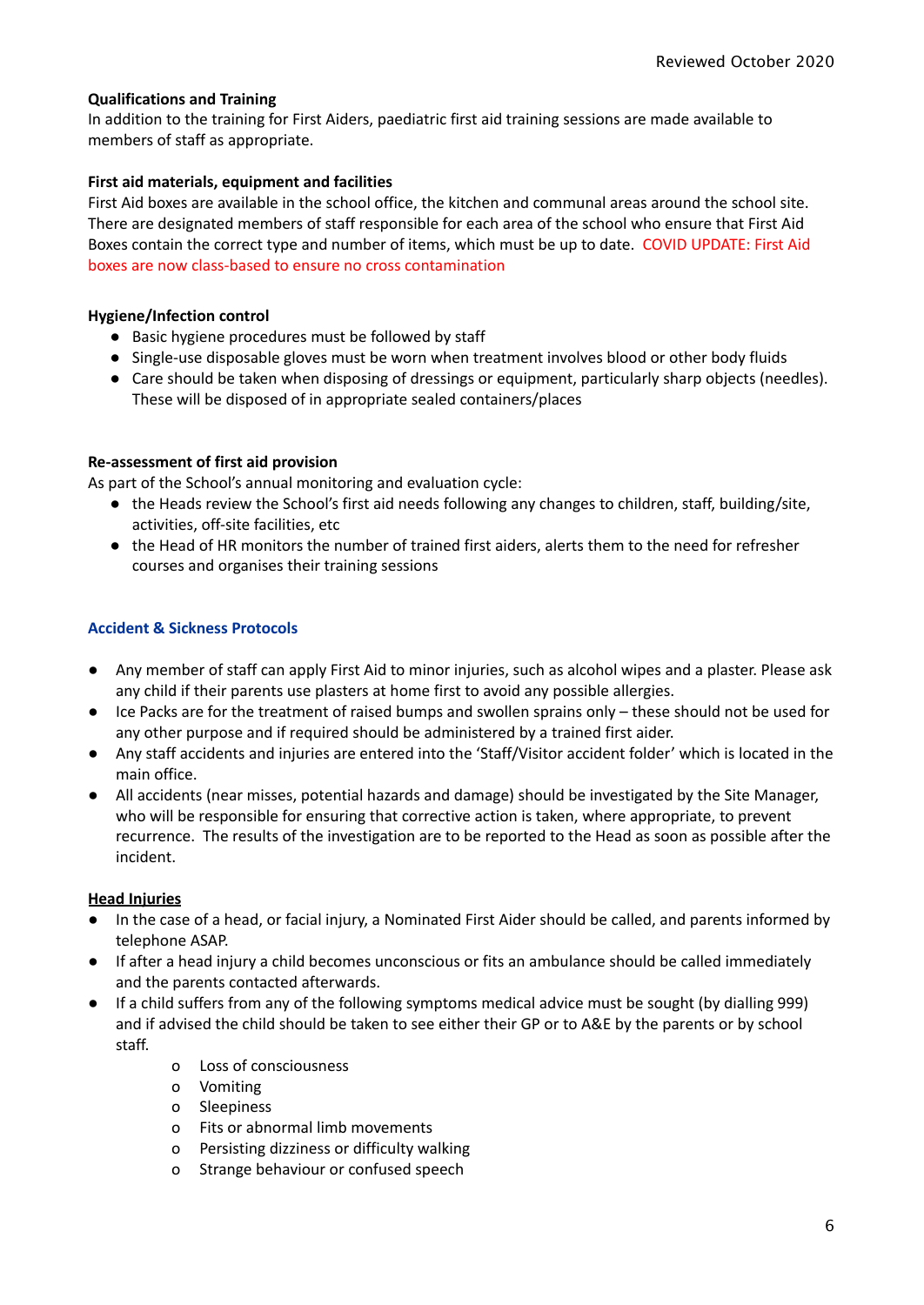- Children may appear well immediately after sustaining a head injury but show signs of complications later in the day. If a child with a head injury stays in school (as agreed by parent) the Nominated First Aider/other adult should check on the child hourly for the rest of the school day. Class teachers should alert the Nominated First Aider if any of the symptoms above are seen.
- If a child sustains a head injury whilst at school, the RIDDOR approved Accident Form in the school office or Early Years should be completed. A notice of Head Injury advice should be given to the child where necessary (Appendix B) and a copy of the Accident Form.
- If an accident occurs during break or lunchtime the duty staff must ensure that the class teacher is aware of the injury.
- The disposable bin for yellow bags (for the containment of hazardous waste/fluids) is situated in the ground floor toilet.
- Serious accidents are recorded on a RIDDOR Form, which should be sent to Ringwood and to Terry Game who will decide whether to escalate the case to the Health and Safety Executive. A report is made to the governing body whenever a RIDDOR form has been completed and escalated.

#### **Sick Children**

- Permission to send sick children home should be sought from the Associate Head or Deputy.
- If a child is vomiting or has diarrhea, parents should be phoned immediately and reminded of the NHS 48 hour policy from the last sickness incident
- Children who are acutely sick e.g. vomiting or in severe pain should be monitored by the class TA or a First Aider until the parent arrives.
- If a child feels unwell, their temperature should be taken.
- Children can be advised of self-care to eliminate symptoms (drink water, eat fruit, go to the toilet) and then be monitored

#### **Reporting Accidents**

Any minor incidents should be recorded on the First Aid Log (Appendix C) and the child given a Mr Bump Note. The First Aid Log should be kept in the First Aid Box that has been allocated for each class. This box is kept in the classroom and should be taken to the playground for all breaks. Details of what should be in the box and how injuries should be treated are also in the box.

Head bumps, facial injuries, nose bleeds, substantial cuts and grazes and more serious injuries up to and including broken fingers and or toes should be recorded on the RIDDOR approved Accident Form in the school office. A notice of Head Injury advice should be given to the child where necessary (Appendix C)

All staff injuries should be recorded in the Staff Incidents and Accidents Folder in the school office

More serious injuries should be reported under the Reporting of Injuries, Diseases and Dangerous Occurrences Regulations 2013 (RIDDOR) some accidents must be reported to the HSE. Follow this link for online [reporting](https://www.hse.gov.uk/riddor/report.htm)

The Head/Health and Safety Officer, must complete the RIDDOR Form attached to this policy and email a copy to HR at Ringwood and Terry Game (H&S officer). If required, it is then reported to HSE and also to our insurers.

The School must keep a record of any reportable injury, disease or dangerous occurrence. This must include: the date and method of reporting; the date, time and place of the event; personal details of those involved and a brief description of the nature of the event or disease. This record can be combined with other accident records.

The Head is responsible for ensuring this happens, but may delegate the duty to a member of the Health and Safety Team.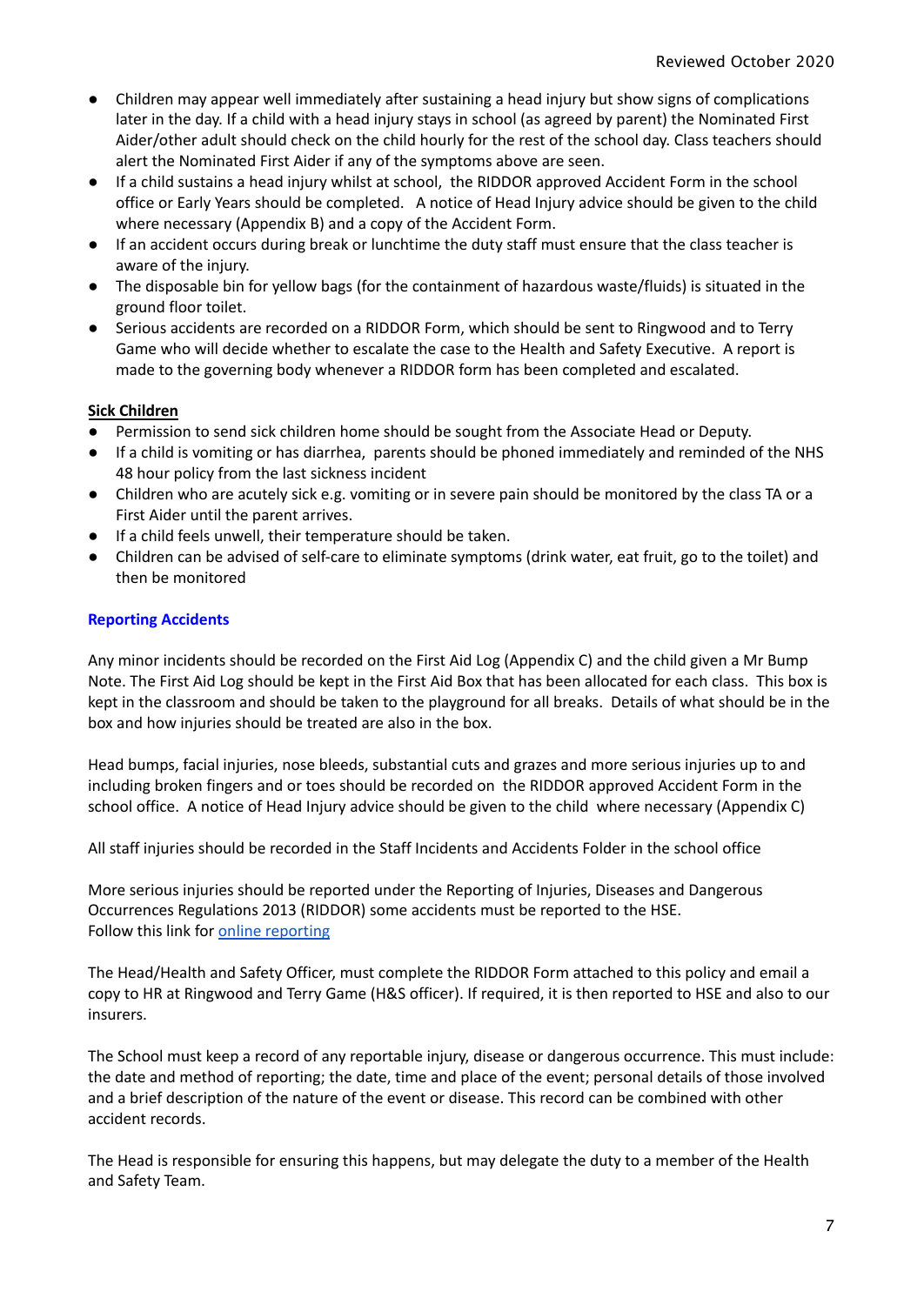#### **Record keeping**

Statutory accident records: Accident records, written or electronic, are kept for a **minimum of three years.** (see HSE Guidance for Incident reporting in schools 2013)

School's central record: This can be combined with the RIDDOR record and the Accident Book, providing all legislation requirements are met.

The School must keep a record of any first aid treatment given using the appropriate form. This should include:

- the date, time and place of incident
- the name (and class) of the injured or ill person
- details of their injury/illness and what first aid was given
- what happened to the person immediately afterwards
- name and signature of the first aider or person dealing with the incident.

The school must have in place procedures for ensuring that parents are informed of significant incidents and the amount and timing of any non-prescribed medicines (e.g. mild analgesic) administered in school.

#### **Monitoring**

Accident records can be used to help the Heads and Health and Safety Officers/School Nurses identify trends and areas for improvement. They also could help to identify training or other needs and may be useful for insurance or investigative purposes.

The Heads should establish a regular review and analysis of accident records.

### **Covid-specific Protocols**

#### **Protocol for Symptomatic Children and Safe Use of PPE.**

The main symptoms of COVID-19 are a temperature (37.8°C) or chest/back feeling hot to the touch) and/ or new, continuous cough, and/or a loss or change to the sense of smell or taste.

Please remind the children in your pod to let you know if any of them is feeling unwell.

If any child presents with any of these symptoms, please follow the following procedure:

1. Take the child directly to the Isolation Room (Welcome Room) ASAP.

2. One member of staff should stay with the child, while another goes to alert the office - do not take a child with suspected symptoms to the school office.

3. The member of staff who remains with the child should put on PPE as outlined in the video below. A mask should also be given to the child to wear. While waiting for collection, the windows of the isolation room should be opened and the door closed. The member of staff should remain at least 2m away from the child at all times.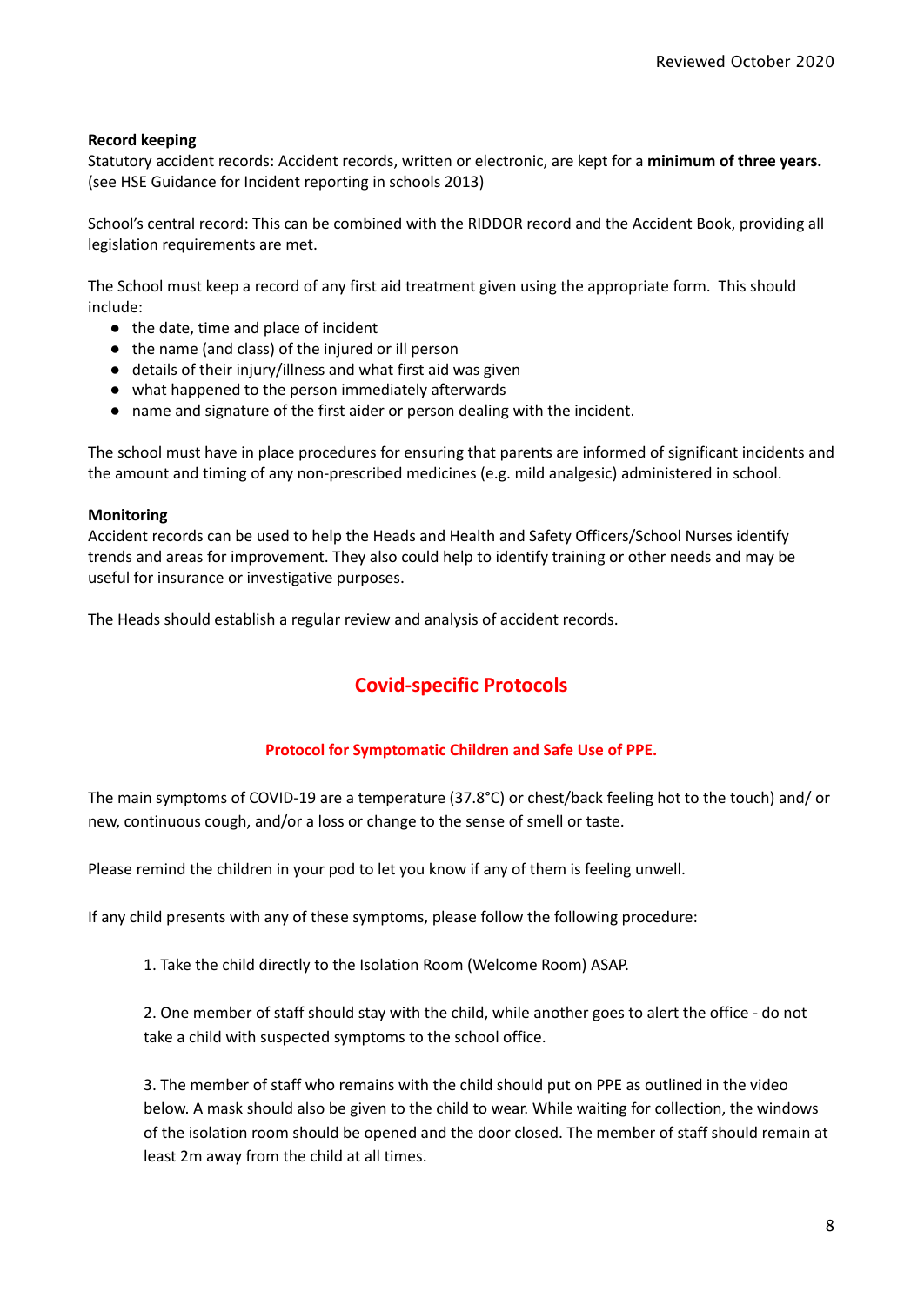4. Office staff should call parents and ask for the child to be collected immediately. Parents will be advised of the following points:

- To self-isolate and organise a COVID-19 test for their child.

- Symptomatic individuals should self-isolate for 10 days, or longer if still unwell or feverish

- Household members should self-isolate for 14 days.

- If household members develop symptoms, they should isolate for 10 days (or longer if still unwell) from the start of their symptoms.

- Tests can be organised for children and parents via the 119 service.

5. Office Staff should log the incident in the COVID-19 incident log and report positive cases:

● DfE Covid 19 Help Line - Phone 0800 046 8687 Option 1 or 2 if you require specific advice on the action to take to respond to a positive case of coronavirus (COVID019) in your setting. This option will take you through to a dedicated team of NHS Business Services Authority advisors who will work through a risk assessment with you to identify close contacts and will inform you what action is needed based on the latest public health advice.

6. Once the child has been collected, any used PPE should be removed and disposed of into the yellow bin.The supervising staff member and the rest of the pod should wash hands thoroughly but do not need to go home unless they develop symptoms or the child subsequently tests positive.

7. The Isolation Room and any classrooms used that day by a symptomatic child should be cleaned with disinfectant - please contact the cleaner to do this.

8. Unless a negative COVID-19 test result is provided, any child who has been sent home with suspected symptoms will be expected to stay at home for at least 10 days. On receipt of a negative test result, a pupil or staff member may return.

Enhanced first aid boxes have been provided. This contains the PPE that you should wear if a child presents with suspected symptoms. Additional PPE is located in the isolation room. First Aid boxes have been supplied to each class and these should be taken to every break and outside activities.

If a member of staff develops symptoms whilst in school, they should go home as soon as possible and **self-isolate for 10 days.** Testing is available for any member of staff who becomes symptomatic. Follow: https://www.gov.uk/guidance/coronavirus-covid-19-getting-tested for more details.

If a pupil or a member of staff tests positive for coronavirus, the whole pod will be sent home and advised to self-isolate for 14 days. Public Health England will become involved at this stage and the school **will act on any advice provided at the time.**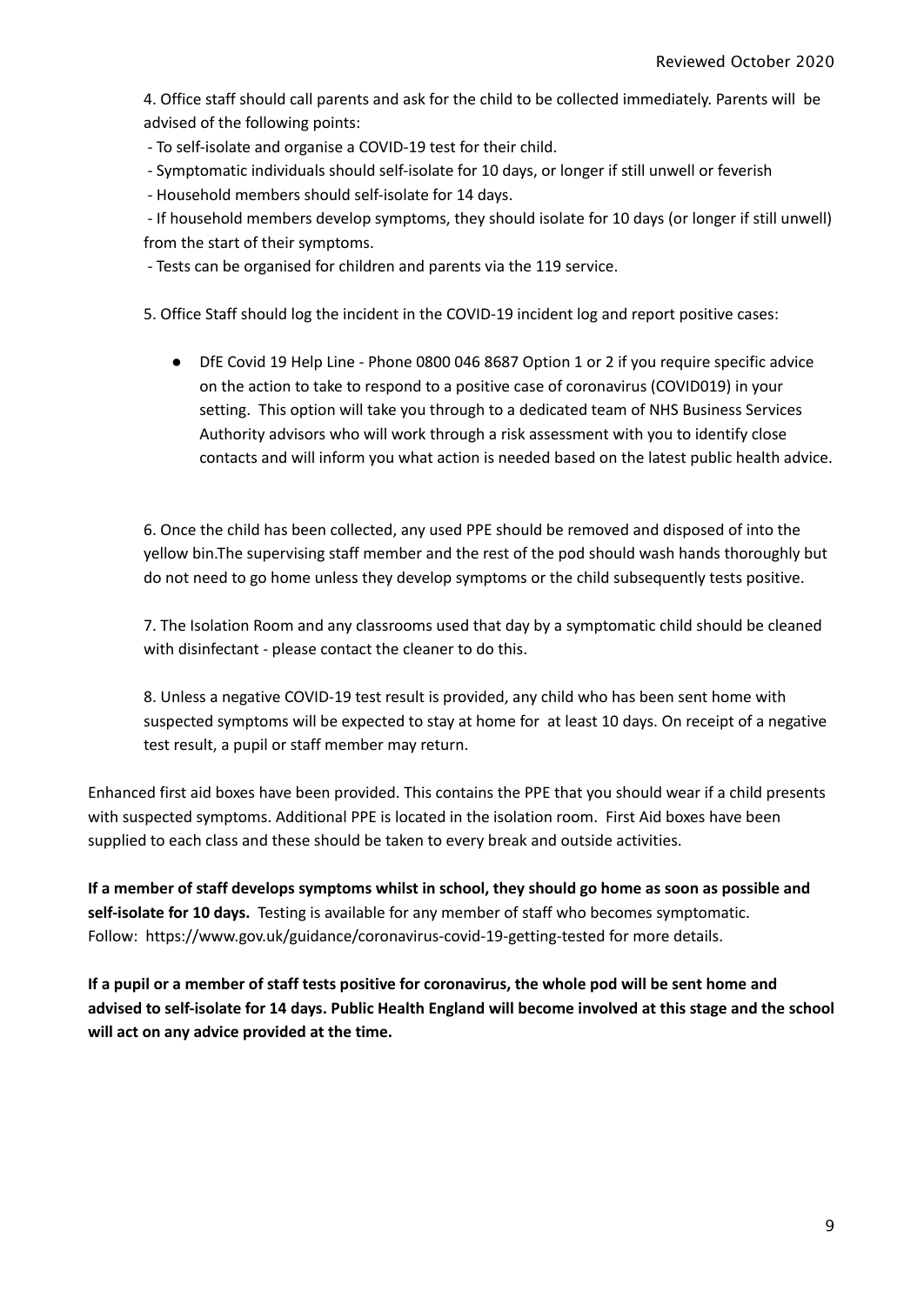### **REFERENCES**

This policy has been informed by: DfE Guidance 'First Aid for Schools' (2000) Management of Health and Safety at Work Regulations 1992 and 1999 (amended 2003 /2006), Health and Safety (First Aid) Regulations 1981 (amended 2013 and 2018) and RIDDOR (2013).

#### **See also:** Health and Safety Policy, Intimate Care Policy,

| This policy will be reviewed annually |     |                                        |            |  |
|---------------------------------------|-----|----------------------------------------|------------|--|
| Created: December 2007                | Bv: | Jill Kelham, Vice Principal            |            |  |
| Latest Review: January 2019           | Bv: | Joanna Copland, Vice Principal, School | No changes |  |
|                                       |     | <b>Nurses</b>                          |            |  |
| October 2020                          | Bv: | <b>Health and Safety Team</b>          |            |  |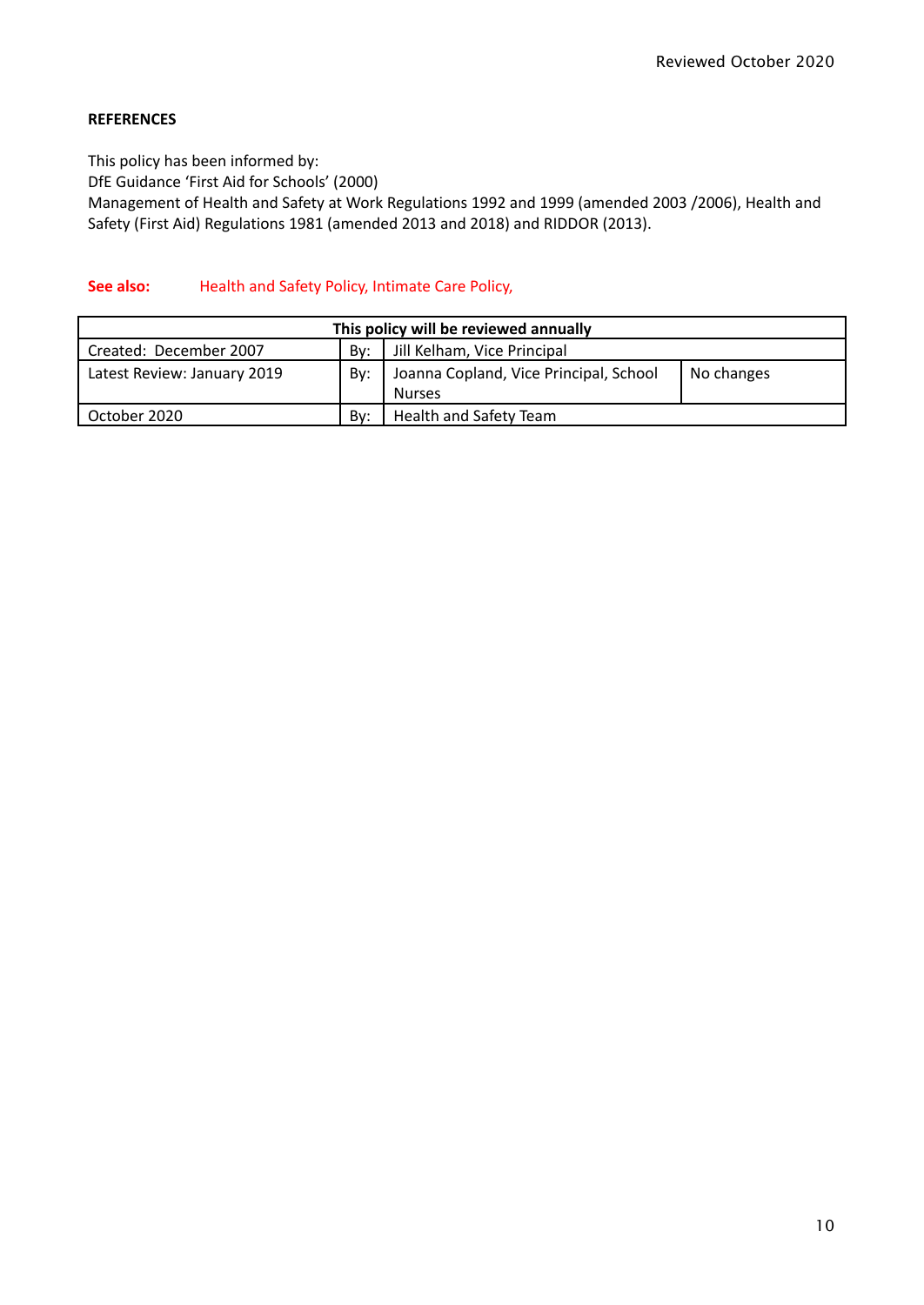

### APPENDIX A (Form 1)

#### CONSENT FOR SCHOOL TO ADMINISTER ACUTE/LONG TERM PRESCRIBED MEDICINE

A member of Thomas's Academy will not give your child medicine unless you complete and sign this form. Thomas's Academy has a policy that the staff can administer medicine.

| Date for review to be initiated by  |  |
|-------------------------------------|--|
|                                     |  |
| <b>Name of school/setting</b>       |  |
|                                     |  |
| <b>Name of child</b>                |  |
| Date of birth                       |  |
|                                     |  |
| Group/class/form                    |  |
|                                     |  |
| <b>Medical condition or illness</b> |  |

### Medicine

Name/type of medicine

(as described on the container)

Expiry date

Dosage and method

Timing

Special precautions/other instructions

Are there any side effects that the school/setting needs to know about?

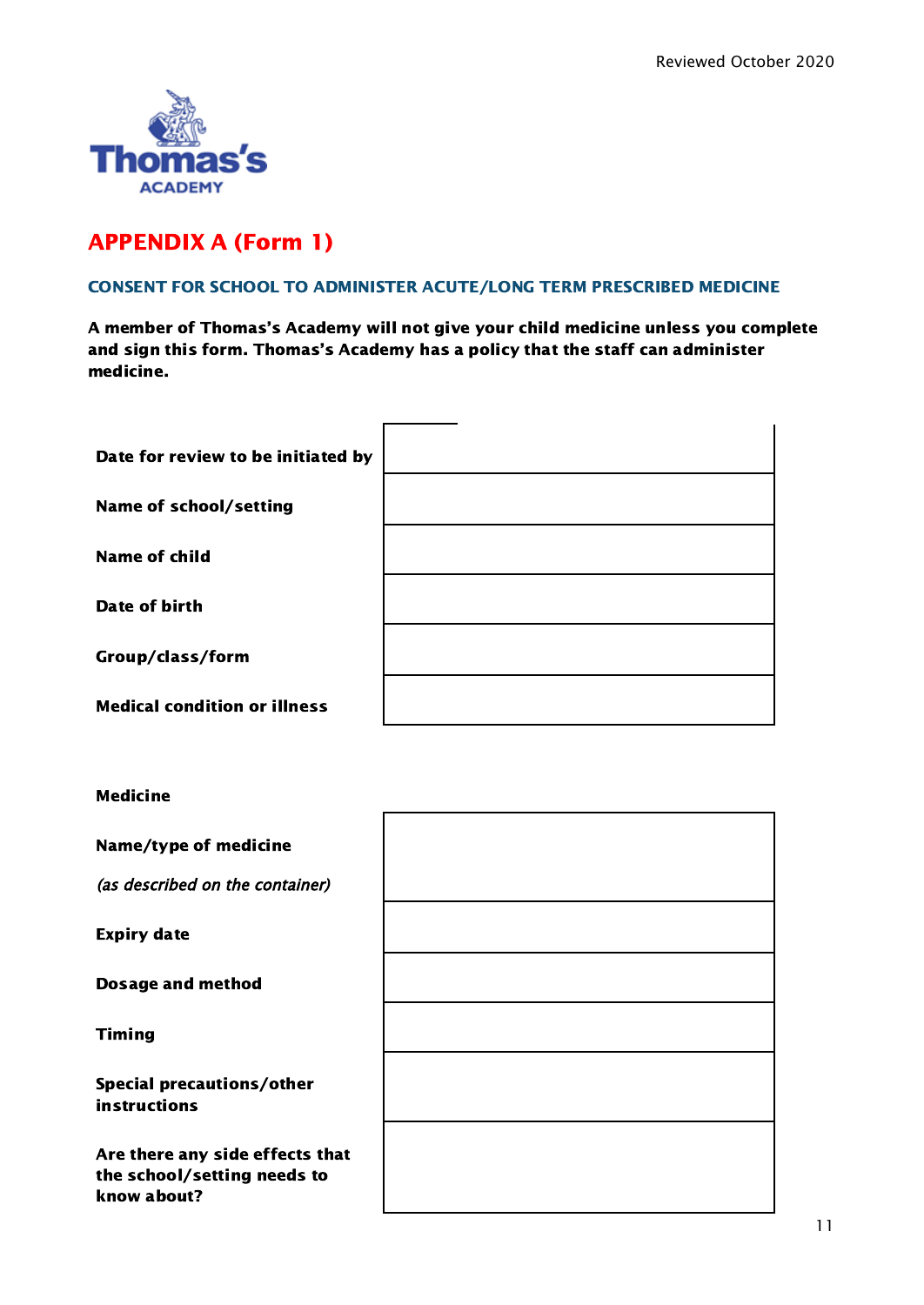Self-administration – y/n

Procedures to take in an emergency

NB: Medicines must be in the original container as dispensed by the pharmacy

| <b>Contact Details</b>                                         |                          |
|----------------------------------------------------------------|--------------------------|
| <b>Name</b>                                                    |                          |
| Daytime telephone no.                                          |                          |
| <b>Relationship to child</b>                                   |                          |
| <b>Address</b>                                                 |                          |
| I understand that I must deliver<br>the medicine personally to | [agreed member of staff] |

The above information is, to the best of my knowledge, accurate at the time of writing and I give consent to school staff to administer medicine in accordance with the school policy. I will inform the school immediately, in writing, if there is any change in dosage or frequency of the medication or if the medicine is stopped.

Signature \_\_\_\_\_\_\_\_\_\_\_\_\_\_\_\_\_\_\_\_\_\_\_\_\_\_\_\_\_\_\_\_\_\_\_\_\_\_\_\_\_ Date \_\_\_\_\_\_\_\_\_\_\_\_\_\_\_\_\_\_\_\_\_\_\_\_\_\_\_\_\_\_\_\_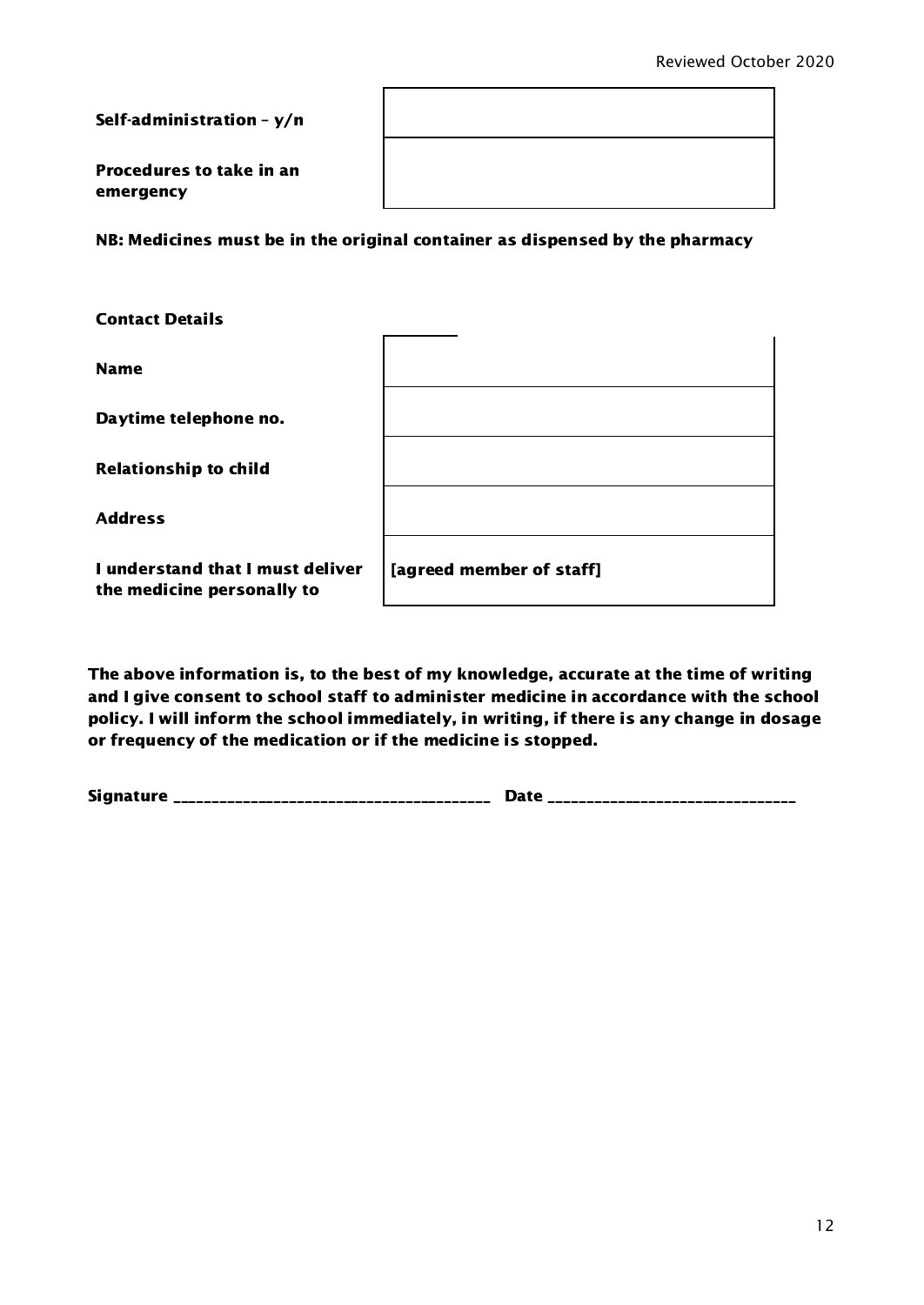

### APPENDIX A (Form 2)

CONSENT FOR SHORT TERM DOCTOR PRESCRIBED MEDICATION

| <b>CHILD'S NAME</b>      |  |
|--------------------------|--|
| <b>YEAR</b>              |  |
| <b>DRUG TO BE GIVEN</b>  |  |
| <b>DOSE/INSTRUCTIONS</b> |  |
| Eg time                  |  |

I consent the member of Thomas's Academy to administer the above mentioned drug to my child. The last dose administered was

at \_\_\_\_\_\_\_\_\_\_\_\_\_.

 $\overline{\phantom{a}}$ 

PARENT NAME DATE

PARENT SIGNATURE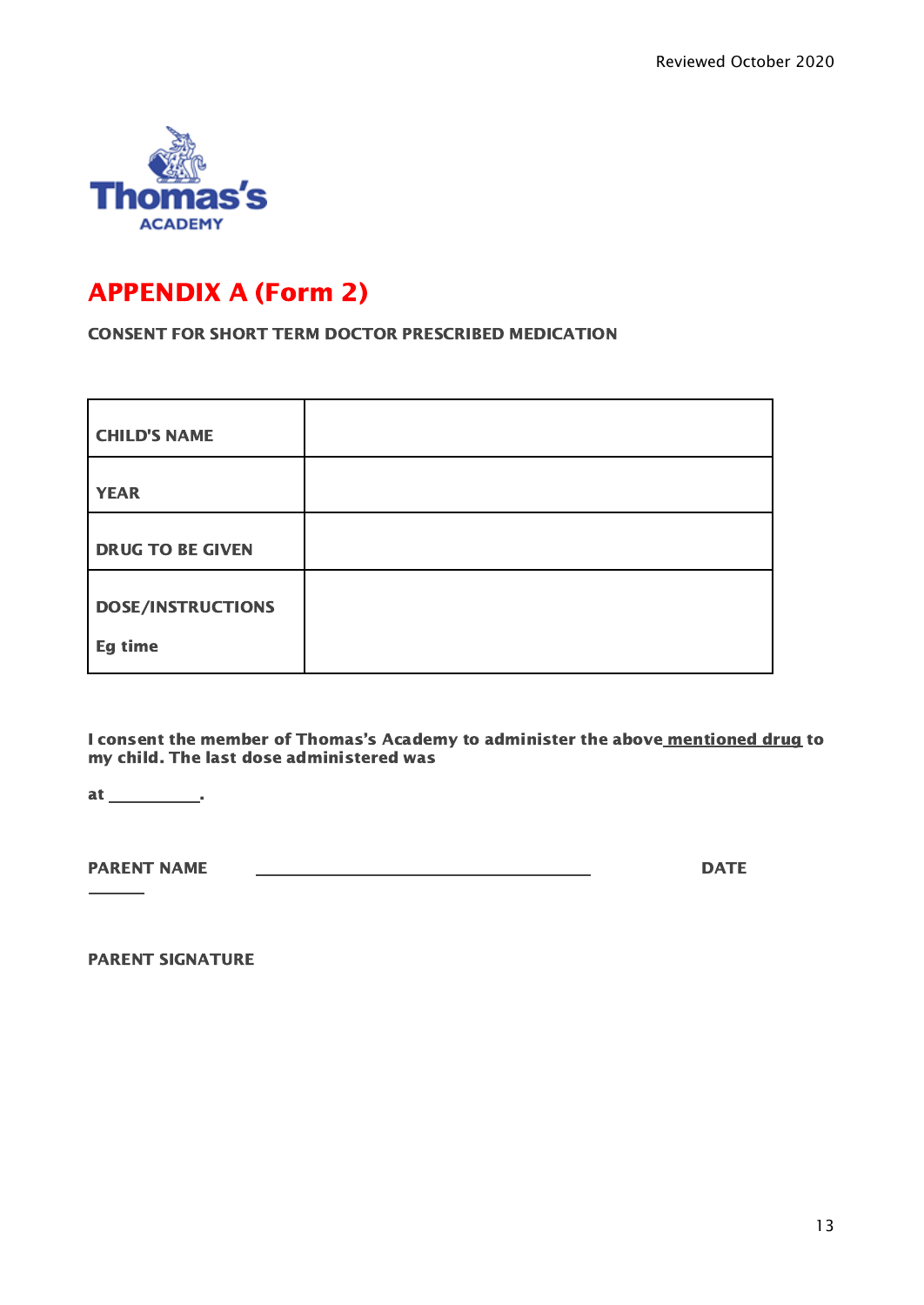

# **APPENDIX B**

# **How to treat a minor head injury**

**If you don't need to go to hospital, you can usually look after yourself or your child at home.**

**It's normal to have symptoms such as a slight headache, or feeling sick or dazed, for up to 2 weeks.**

# **To help recovery:**

**Do:**

- **● hold an ice pack (or a bag of frozen peas in a tea towel) to the injury regularly for short periods in the first few days to bring down any swelling.**
- **● rest and avoid stress you or your child don't need to stay awake if you're tired**
- **● take paracetamol to relieve pain or a headache don't use ibuprofen or aspirin as they could cause the injury to bleed**
- **● make sure an adult stays with you or your child for at least the first 24 hours – call 111 for advice if there's no one who can stay with you**

### **Don't:**

- **● go back to work or school until you're feeling better**
- **● play contact sports for at least 3 weeks children should avoid rough play for a few days**

### **See a GP if:**

- **● your child's symptoms last more than 2 weeks**
- **● you're not sure if it's safe for your child to return to school**